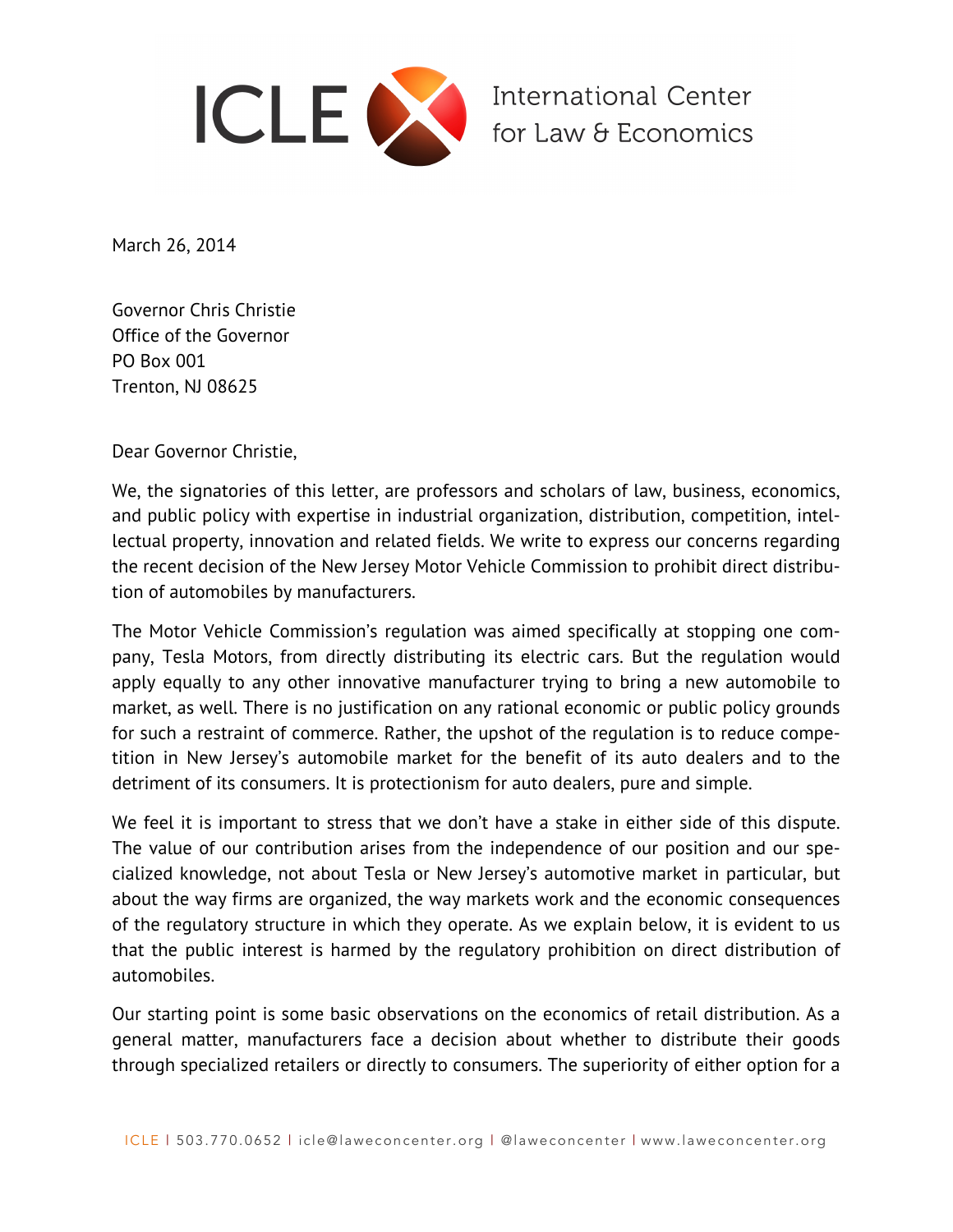particular manufacturer depends on a variety of idiosyncratic factors, and neither consumers, nor manufacturers, nor the economy as a whole is necessarily made better off in the abstract by one system or the other.

Some manufacturers choose to distribute through dealers because doing so is simply more efficient. The use of specialized dealers may enable a manufacturer to play to its comparative advantages in other areas, allowing it to achieve economies of scale or scope, diversify risk, or benefit from dealers' local knowledge and relationships.

But for differently situated manufacturers, these advantages of the specialized dealer may be less significant, and they may be predominated by other issues that recommend direct distribution instead. Most significant among these, a manufacturer may determine that dealers will pay insufficient attention to service or promotion of the manufacturer's longterm brand equity. Particularly in a case like Tesla's, where the company is introducing a disruptive and unfamiliar technology, the incentives of the manufacturer and dealers may be difficult to align. While the manufacturer may need to make costly, upfront investments in time and money that will expand the new technology's long-term acceptance, independent dealers may be ill-positioned to either assess or bear such a business strategy, and may be more focused on maximizing short-run sales. At the same time, the new technology may cannibalize revenues earned from sales of dealers' other brands, exacerbating the costs to dealers of the manufacturer's preferred business model and further diminishing their incentives to promote the new brand aggressively.

We pass no judgment on whether Tesla's decision to bypass dealers and distribute directly is actually the best business decision for its particular circumstances. In fact, the essence of our concern with the Motor Vehicle Commission's regulation is our certainty that neither we *nor they* are well-positioned to make such a determination. Rather, it is a decision that *Tesla* is best-situated to make. And ultimately it is consumers who should decide whether they are happy doing business with a company that bypasses dealers or whether they would prefer to buy automobiles from established dealer networks. That is the way that markets are supposed to work.

Nevertheless, there is room for well-considered judgment that some regulatory constraint is likely necessary to protect consumers. And we have heard many arguments by the car dealers' lobby about why the protection of consumer welfare requires that direct distribution be prohibited. But dealers, as well, are poorly-positioned to make such a determination – all the more so, in fact, because they are decidedly *not* impartial and their own interests are seemingly opposed to Tesla's. It is perhaps not surprising, then, that every argument we have heard is unconvincing and inconsistent with our understanding of the economics of distribution.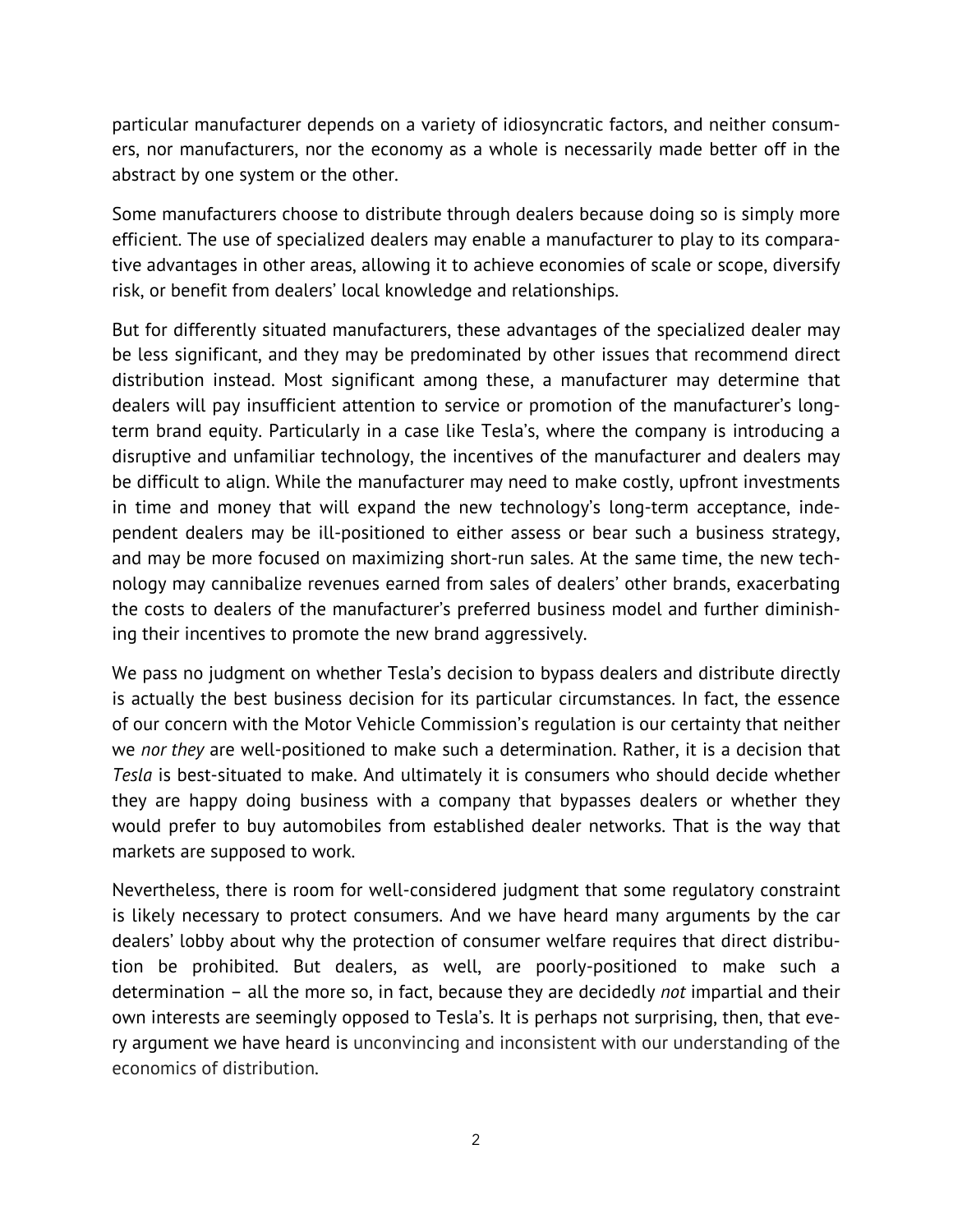First, the dealers claim that the direct distribution ban is necessary to break up a "monopoly" and to create price competition. This argument is absurd on its face. The automotive market in the United States (and New Jersey is no exception) is competitive; no manufacturer has anything like a monopoly. Tesla in particular, as an upstart new entrant, has a market share in New Jersey of less than one percent.

But even if Tesla *did* have a degree of market power sufficient to extract monopoly prices, prohibiting direct distribution would not be likely to introduce more competition or lower average prices. A hypothetical monopolist Tesla could *still* fully exploit its market power because it would still set the wholesale price. At the same time, the company would have no greater ability to increase its profits by charging a retail monopoly mark-up, whether distributing its cars directly or via specialized dealers. In fact, doing so would actually *reduce* Tesla's sales and profits. Instead, Tesla's incentives would be to obtain the most costefficient form of distribution, which would increase the sales of Tesla's cars and hence Tesla's profits. Thus, as the Supreme Court has repeatedly explained, the interests of consumers and manufacturers are aligned on the question of whether goods should be given a monopoly mark-up at retail. Such a mark-up may be in the interests of the dealers, but not the manufacturer or consumers. Thus, if there is any public policy concern here, it should be directed at dealers attempting to use regulations to carve out the ability to restrict competition *despite* manufacturers' incentives to ensure that retail prices remain competitive.

Second, the dealers have argued that the ban is necessary to ensure that car buyers receive adequate levels of service in aftermarkets. This argument is similarly unfounded. Automobile manufacturers make considerably greater investments in their brands than do individual dealers. As a result, manufacturers have considerably greater incentives to preserve their brands' long-term reputation, including by offering appropriate aftermarket service. Tesla is investing billions of dollars not only in car technologies, but also in battery-swap and charging infrastructure. It will never be able to recover those investments if customers receive sub-par service and fail to become loyal to its brand and technologies. Tesla needs no coercive intervention by the government to make adequate arrangements for aftermarket service.

Third, and related, dealers have argued that the ban is necessary for consumer safety, because dealers have unique incentives to service safety recalls. They argue that safety recalls are a cost to the manufacturer but a revenue opportunity for dealers, and hence that dealers will be more amenable to servicing safety recalls. But this argument is also unfounded, because dealers don't make the decision to issue safety recalls. That decision is made by the manufacturer and the National Highway Traffic Safety Administration. Once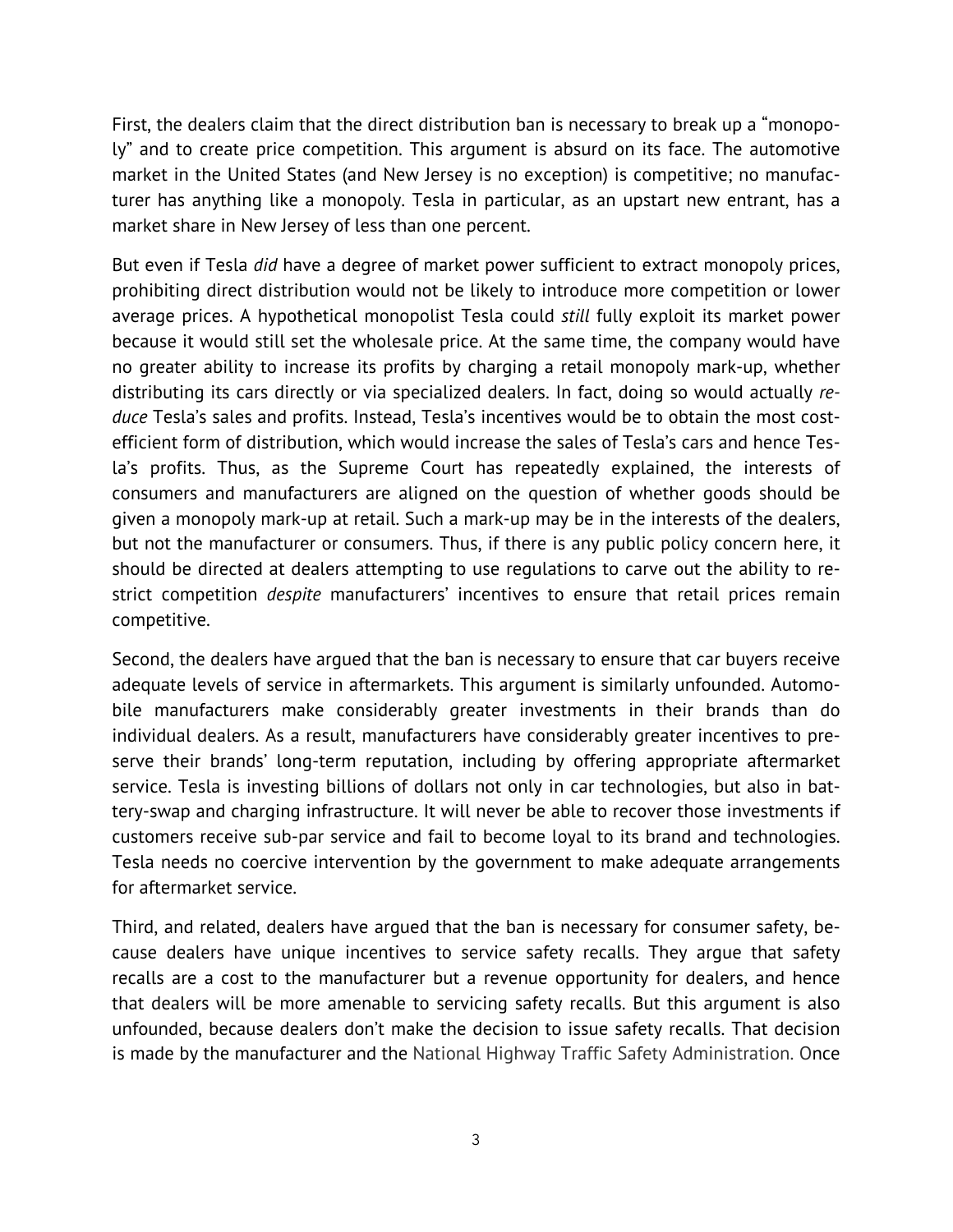the decision is made, the manufacturer has as much incentive to provide service to comply with recalls as dealers do.

Finally, the dealers have argued that they are specially deserving of protection because they are unique bastions of philanthropy in local communities. While we have no doubt that many automobile dealers make important contributions to their local communities, this is a terrible justification for stifling innovation and making automobile markets less competitive through protectionist regulation. There is no evidence that auto dealers make better philanthropic citizens than would any other economic special interest granted a protected position. If the goal is to encourage local philanthropy, there are many better ways than blocking efficient distribution methods to the detriment of consumers.

In sum, we have not heard a single argument for a direct distribution ban that makes any sense. To the contrary, these arguments simply bolster our belief that the regulations in question are motivated by economic protectionism that favors dealers at the expense of consumers and innovative technologies. It is discouraging to see this ban being used to block a company that is bringing dynamic and environmentally friendly products to market. We strongly encourage you to repeal it, by new legislation if necessary.

Very truly yours,

*Institutional affiliations are listed for identification purposes only. The International Center for Law & Economics (ICLE) assisted in the organization of this letter, but signatories sign purely in their personal capacities and are not necessarily affiliated in any way with ICLE.*

| Robert B. Ahdieh     | Vice Dean and Professor of Law<br><b>Emory Law School</b>                            |
|----------------------|--------------------------------------------------------------------------------------|
| Robert D. Atkinson   | President<br>Information Technology and Innovation Foundation                        |
| Derek Bambauer       | Professor of Law<br>University of Arizona James E. Rogers College of Law             |
| Jane Bambauer        | Associate Professor of Law<br>University of Arizona James E. Rogers College of Law   |
| George Bittlingmayer | Wagnon Distinguished Professor of Finance<br>University of Kansas School of Business |
| Roger D. Blair       | <b>Professor of Economics</b><br>University of Florida                               |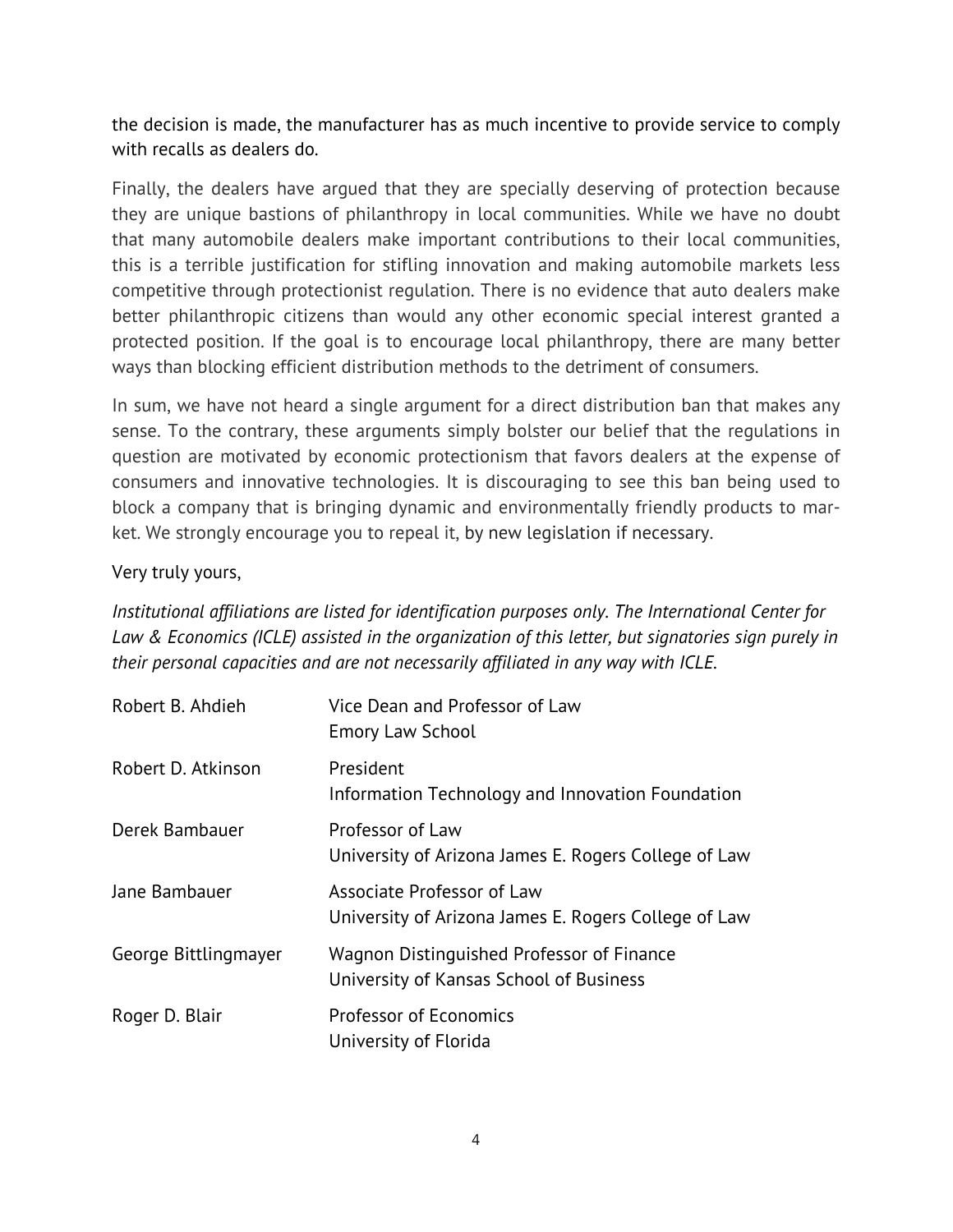| Donald J. Boudreaux | <b>Professor of Economics</b><br><b>George Mason University</b>                                                                  |
|---------------------|----------------------------------------------------------------------------------------------------------------------------------|
| Darren Bush         | Law Foundation Professor of Law<br>University of Houston Law Center                                                              |
| Henry N. Butler     | <b>GMU Foundation Professor</b><br>George Mason University School of Law                                                         |
| Megan M. Carpenter  | Professor of Law<br>Texas A & M University School of Law                                                                         |
| Michael A. Carrier  | Distinguished Professor<br><b>Rutgers Law School</b>                                                                             |
| John H. Cochrane    | AQR Capital Management Distinguished Service Professor of<br>Finance<br>University of Chicago Booth School of Business           |
| James C. Cooper     | Director, Research and Policy, Law and Economics Center<br>George Mason University School of Law                                 |
| Robert D. Cooter    | Herman F. Selvin Professor of Law<br>University of California at Berkeley School of Law (Boalt Hall)                             |
| Daniel A. Crane     | Associate Dean and Frederick Paul Furth, Sr. Professor of Law<br>University of Michigan                                          |
| Nicholas Economides | <b>Professor of Economics</b><br>New York University Stern School of Business                                                    |
| Kenneth G. Elzinga  | Robert C. Taylor Professor of Economics<br>University of Virginia                                                                |
| Richard A. Epstein  | Laurence A Tisch Professor of Law<br>New York University School of Law                                                           |
| <b>Harry First</b>  | Charles L. Denison Professor of Law<br>New York University School of Law                                                         |
| Eleanor M. Fox      | Walter J. Derenberg Professor of Trade Regulation<br>New York University School of Law                                           |
| Luke M. Froeb       | William C. Oehmig Chair of Free Enterprise and Entrepreneur-<br>ship<br>Vanderbilt University Owen Graduate School of Management |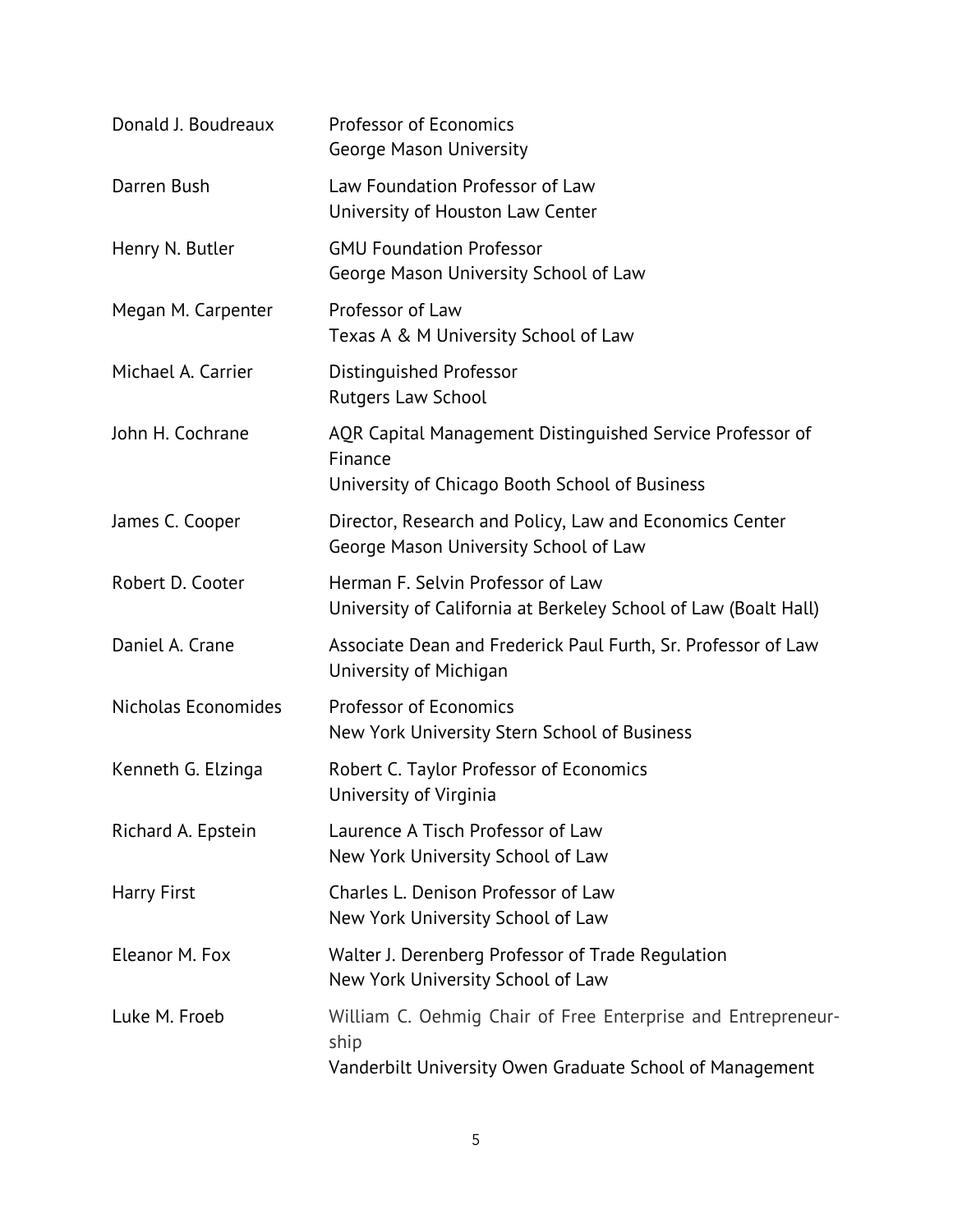| Bernhard Ganglmair   | Assistant Professor of Managerial Economics<br>Naveen Jindal School of Management, University of Texas at<br>Dallas |
|----------------------|---------------------------------------------------------------------------------------------------------------------|
| Jon M. Garon         | Professor of Law<br>Northern Kentucky University                                                                    |
| James Grimmelmann    | Professor of Law<br>University of Maryland Francis King Carey School of Law                                         |
| Robin D. Hanson      | Associate Professor of Economics<br>George Mason University                                                         |
| Rebecca Haw          | Assistant Professor of Law<br>Vanderbilt Law School                                                                 |
| Thomas W. Hazlett    | Macaulay Endowed Professor of Economics<br><b>Clemson University</b>                                                |
| Herbert Hovenkamp    | Ben V. & Dorothy Willie Professor of Law and History<br>University of Iowa                                          |
| Max Huffman          | <b>Associate Professor</b><br>Indiana University Robert H. McKinney School of Law                                   |
| Justin Hughes        | William H. Hannon Distinguished Professor of Law<br>Loyola Law School, Los Angeles                                  |
| Justin (Gus) Hurwitz | Assistant Professor of Law<br>University of Nebraska College of Law                                                 |
| D. Bruce Johnsen     | Professor of Law<br>George Mason University School of Law                                                           |
| Lynne Kiesling       | Distinguished Senior Lecturer of Economics<br>Northwestern University                                               |
| Benjamin Klein       | <b>Professor Emeritus of Economics</b><br>University of California, Los Angeles                                     |
| <b>Thom Lambert</b>  | Wall Chair in Corporate Law and Governance<br>University of Missouri School of Law                                  |
| Marina Lao           | Professor of Law<br>Seton Hall University School of Law                                                             |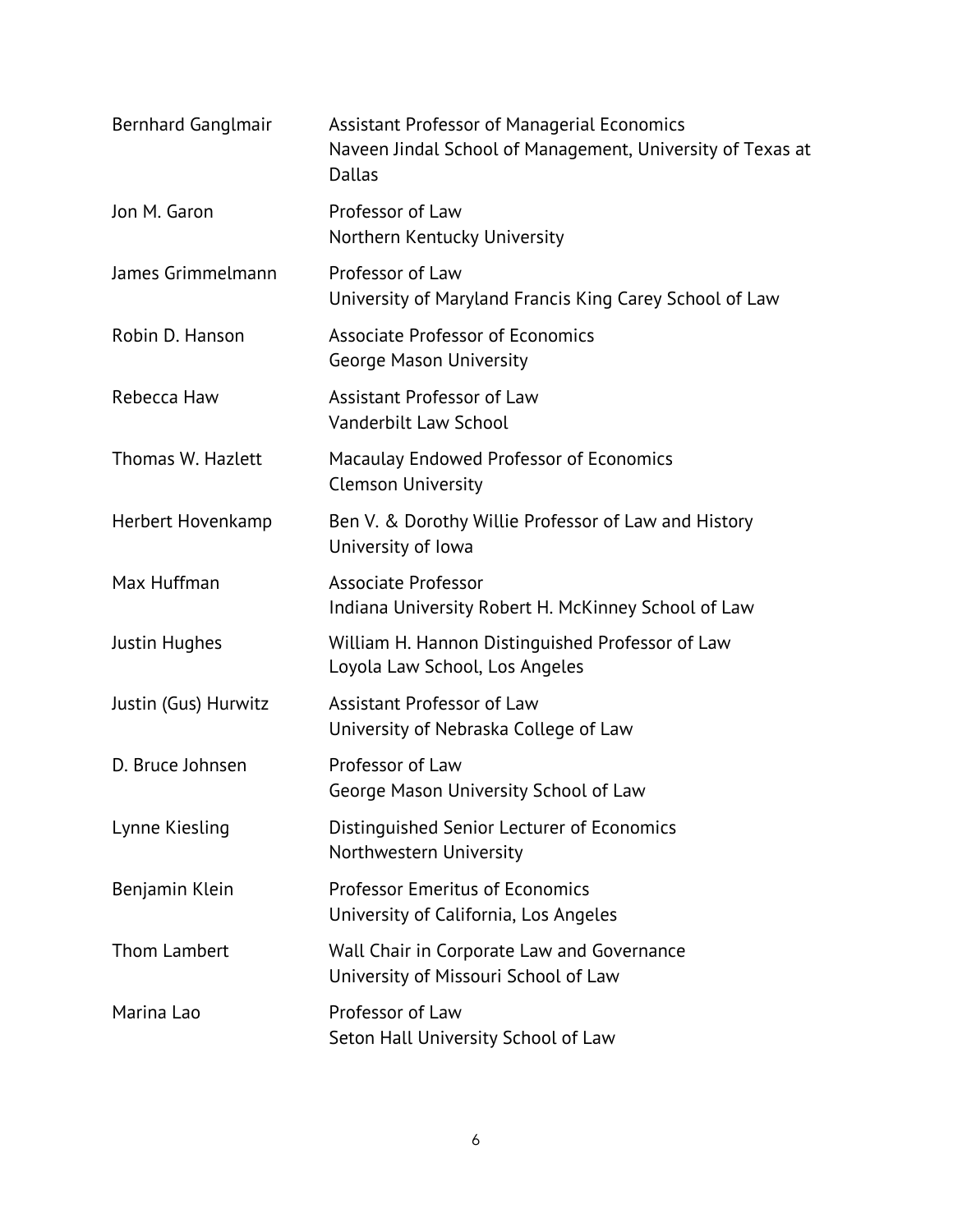| Mark A. Lemley        | William H. Neukom Professor<br><b>Stanford Law School</b>                                                      |
|-----------------------|----------------------------------------------------------------------------------------------------------------|
| <b>Stan Liebowitz</b> | Ashbel Smith Professor of Economics<br>Naveen Jindal School of Management, University of Texas at<br>Dallas    |
| Kate Litvak           | Professor of Law<br>Northwestern University Law School                                                         |
| John E. Lopatka       | A. Robert Noll Distinguished Professor of Law<br>Pennsylvania State University Dickinson School of Law         |
| Anup Malani           | Lee and Brena Freeman Professor of Law<br>University of Chicago Law School                                     |
| Geoffrey A. Manne     | <b>Executive Director</b><br>International Center for Law & Economics                                          |
| Keith E. Maskus       | Professor of Economics<br>University of Colorado Boulder.                                                      |
| Scott E. Masten       | Professor of Business Economics and Public Policy<br>University of Michigan Ross School of Business            |
| David McGowan         | Lyle L. Jones Professor of Competition and Innovation Law<br>University of San Diego School of Law             |
| Mark P. McKenna       | Associate Dean and Professor of Law<br>Notre Dame Law School                                                   |
| Alan J. Meese         | Ball Professor of Law and Cabell Research Professor<br>William and Mary Law School                             |
| Peter S. Menell       | Koret Professor of Law<br>University of California at Berkeley School of Law (Boalt Hall)                      |
| Joseph Scott Miller   | Professor of Law<br>University of Georgia                                                                      |
| Thomas D. Morgan      | Oppenheim Professor Emeritus of Antitrust & Trade Regulation<br>Law<br>George Washington University Law School |
| Sean M. O'Connor      | Professor of Law<br>University of Washington School of Law                                                     |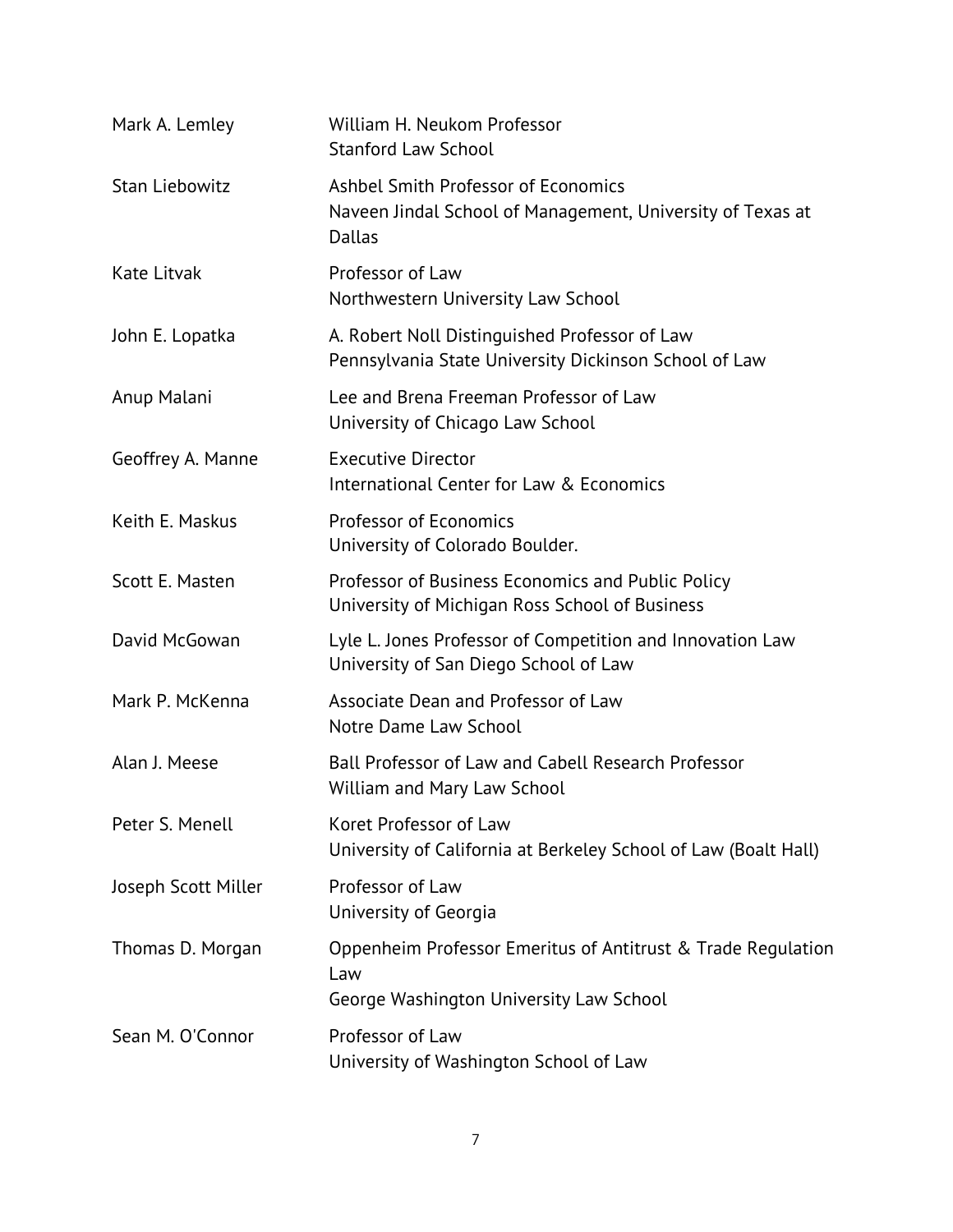| Barak Y. Orbach           | Professor of Law<br>University of Arizona James E. Rogers College of Law                                              |
|---------------------------|-----------------------------------------------------------------------------------------------------------------------|
| William H. Page           | Marshall M. Criser Eminent Scholar<br>University of Florida Levin College of Law                                      |
| Svetozar (Steve) Pejovich | <b>Professor Emeritus</b><br>Texas A & M University Department of Economics,                                          |
| Gregory Rosston           | Senior Fellow and Deputy Director, Stanford Institute for Eco-<br>nomic Policy Research<br><b>Stanford University</b> |
| Paul Rubin                | Dobbs Professor of Economics<br><b>Emory University</b>                                                               |
| Daniel L. Rubinfeld       | Professor of Law (Emeritus)<br>University of California at Berkeley School of Law (Boalt Hall)                        |
| Matthew Sag               | Professor<br>Loyola University Chicago School of Law                                                                  |
| <b>Hal Singer</b>         | Adjunct Professor<br>Georgetown University McDonough School of Business                                               |
| Edward A. Snyder          | Dean and Professor of Economics<br><b>Yale School of Management</b>                                                   |
| D. Daniel Sokol           | Associate Professor of Law<br>University of Florida Levin College of Law                                              |
| David E. Sorkin           | Associate Professor of Law<br>John Marshall Law School, Chicago                                                       |
| Christopher Sprigman      | Professor of Law<br>New York University School of Law                                                                 |
| Sarah L. Stafford         | Professor of Economics, Public Policy and Law<br>College of William and Mary                                          |
| Michael E. Sykuta         | Associate Professor, Division of Applied Social Sciences<br>University of Missouri                                    |
| <b>Alex Tabarrok</b>      | Bartley J. Madden Chair in Economics<br>George Mason University                                                       |